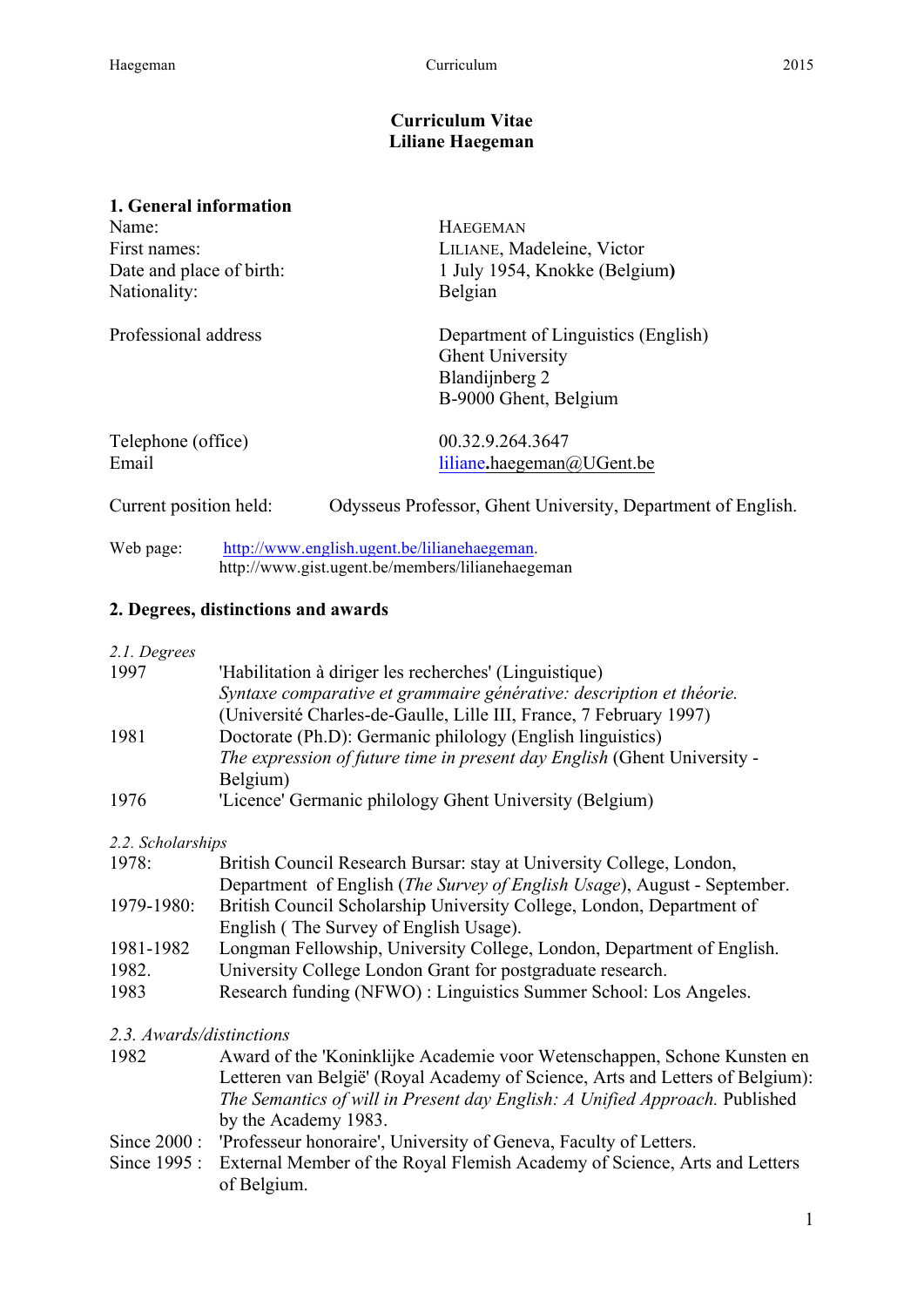## **3. Academic career (list of positions held)**

2009 Ghent University, department of English. Full professor of English linguistics. Research grant: 2009-Odysseus-Haegeman-G091409. Odysseus http://www.fwo.be/en/FWOOdysseus1.aspx?ID=2df591fa-8dd1- 4cf2-be0f-7dcb1216d95c

Between 1984 and 2009 I have held full time teaching positions, with an average of 6-8 hours of weekly teaching at all levels of the curriculum, from the introductory courses in the first year to Ph.D. programmes. My teaching has covered the following domains: English and general linguistics, syntactic theory, comparative syntax, historical syntax, the syntax of Germanic languages.

| 1999-     | 'Professeur de linguistique anglaise' (Professor of English linguistics)<br>UFR Angellier, Université Charles de Gaulle, Lille III.                                           |  |
|-----------|-------------------------------------------------------------------------------------------------------------------------------------------------------------------------------|--|
| 2004:     | promotion: Première classe.                                                                                                                                                   |  |
| 1984-1999 | Full professor of English linguistics, University of Geneva                                                                                                                   |  |
| 1994-1999 | Full professor of English and General Linguistics, University of<br>Geneva.                                                                                                   |  |
| 1983-1984 | Katholieke Hogeschool Tilburg (Netherlands): research assistant at the Faculty<br>of Letters (linguistics).                                                                   |  |
| 1981-1983 | Nationaal Fonds voor Wetenschappelijk Onderzoek ('NFWO')<br>'Navorser' (post-doctoral research grant), Department of English of the Faculty<br>of Letters (Ghent University). |  |
| 1976-1981 | Nationaal Fonds voor Wetenschappelijk Onderzoek ('NFWO')<br>'Aspirant' (doctoral research) Department of English of the Faculty of Letters<br>(Ghent University).             |  |

## **4. Research**

## 4.1. Central research interests

Since 1982 my research has been conducted against the theoretical background of the generative framework. The goal of my research is to understand /clarify empirical linguistic the phenomena by means of a theoretical approach and in so doing to evaluate precise theoretical proposals. My own research is characterised by the constant interplay between theoretical proposals and empirical data. Always working in a comparative perspective, I have focused both on macrovariation (that is variation between languages), focusing on the syntax of English, and microvariation (variation between dialects), focussing on the syntax of West-Flemish, a Dutch dialect, of which I am a native speaker.

(i) The first line of my research concerns the study of microvariation in syntax and concentrates on the study of West-Flemish, my native language. It is no exaggeration to say that through my research, West-Flemish linguistic data (conjunction agreement, verb projection raising, negative doubling) have become of central interest in the generative literature. As a speaker of the dialect, I am well placed to explore those features which have a specific theoretical interest. In my research I have attempted to elaborate careful descriptions and analyses of the syntax of my native language. Over the years I have worked on agreement properties of conjunctions, verb sequencing, sentential negation, the expression of the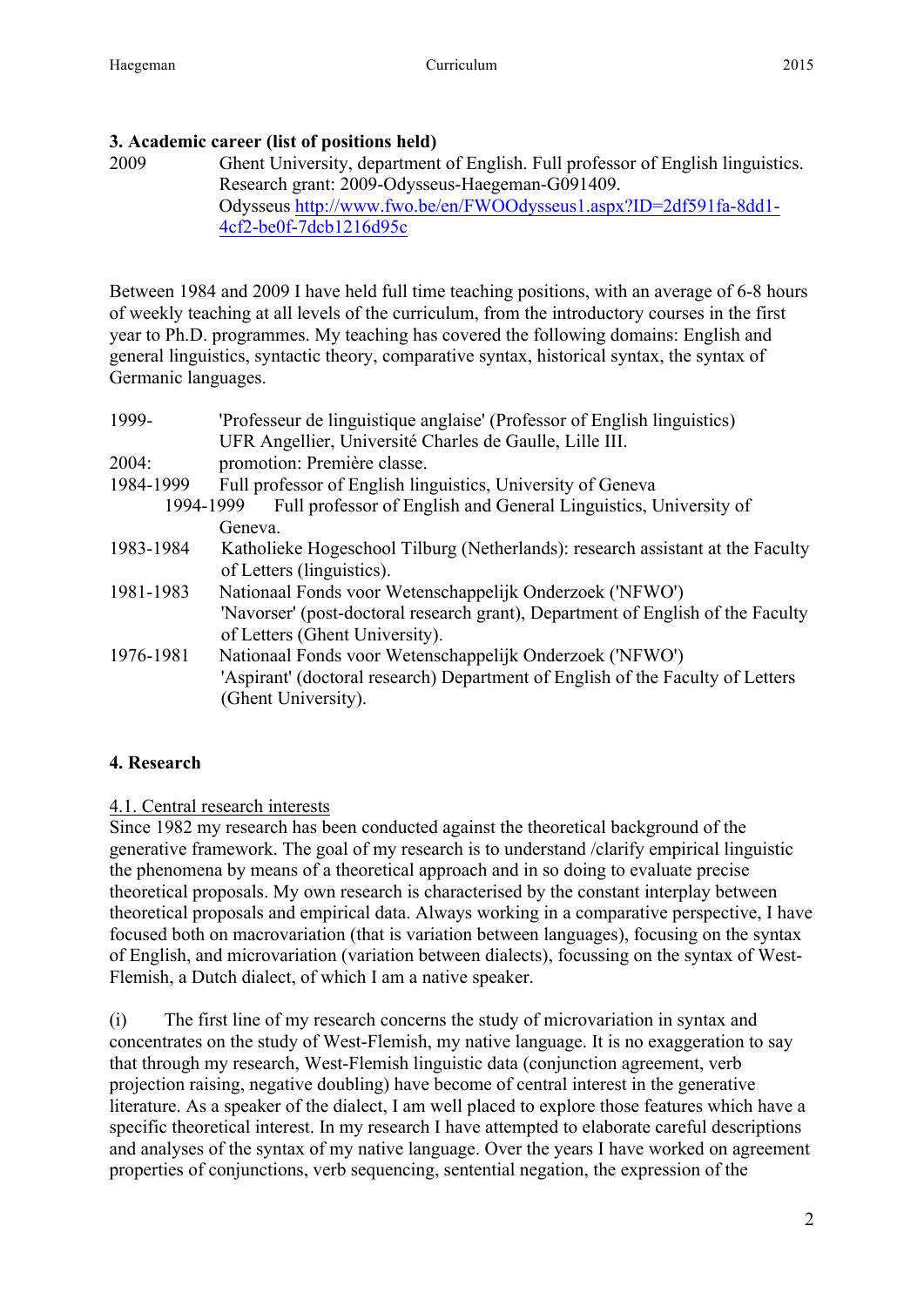possessor relation, and I am currently looking at the structure of the left edge of the clause, its relation to subject positions and at the internal structure of the nominal phrase. Recently I have also started to reconsider the pronominal system of West-Flemish, focussing in particular on the distribution left edge material. Recently I have started work on the Flemish *tussentaal*, the informal language used by many Flemish speakers which seems to combine properties of the dialects with those of the standard language.

(ii) Since 2000, my research on macrovariation has focused on the analysis of the syntax adverbial clauses and its implication for the functional articulation (the 'cartography') of the sentence. The empirical focus is English, but the research is always conducted against a comparative background. I have recently examined the relation between topicalisation phenomena, expressions of speaker related modality and the syntactic representation of illocutionary force. This research addresses the broader issue of what defines a root clause and of how to characterise phenomena which seem to be restricted to the root clause domain.

I have also worked extensively on the syntactic variation in English, in particular I have focussed on register- based variation (the syntax of diaries, recipes, properties of journalistic prose, syntactic properties of the 'latinate' style etc). The study of register-based ellipsis is related to the study of main clause phenomena in that, for most speakers, register based ellipsis is a main clause phenomenon.

A third strand of my research touched upon both by my research on English as well as by my current research on West Flemish is concerned with subject positions and the way they are correlated with clause structure. This research raises the question of demarcations of domains, including the issue of the relation between clauses in contexts of reanalysis and also the issue of the demarcation of CP and TP.

4.2. Publications

See Ughent biblio list.

### 4.3. Conference talks and guest lectures

Over 200 presentations at conferences/workshops and linguistics departments throughout the world (including Japan, Canada and the United States), among which several as an invited speaker and as a guest lecturer.

4.4. Organisation of conferences

International workshops/conferences organized at Ghent University

GIST 1: Anti-locality and Snowballing movement

(http://www.gist.ugent.be/antilocalityandsnowballing), June 24-25, 2010 (Co organised with: CRISSP, HUBrussels)

- GIST 2: Main Clause Phenomena (http://www.gist.ugent.be/mainclausephenomena), September 29 - October 1, 2010 (Co-organised with: CRISSP, HUBrussels)
- GIST 3: Cartographic Structures and Beyond

(http://www.gist.ugent.be/cartographicstructures), May 12-13, 2011

GIST 4: Polarity emphasis: distribution and locus of licensing

(http://www.gist.ugent.be/polarityemphasis), September 29-30, 2011

GIST 5: Generalizing Relative Strategies (http://www.gist.ugent.be/relatives), March 22-23,

2012 (Co-organised with: Boban Arsenijević (Universitat Pompeu Fabra)

GIST 6a: Complementizer Agreement (http://www.gist.ugent.be/CAandsubjects), October 17, 2012 (Co-organised with: Vicki Carstens (University of Missouri) )

GIST 6b: Subject workshop (http://www.gist.ugent.be/CAandsubjects), October 18-19, 2012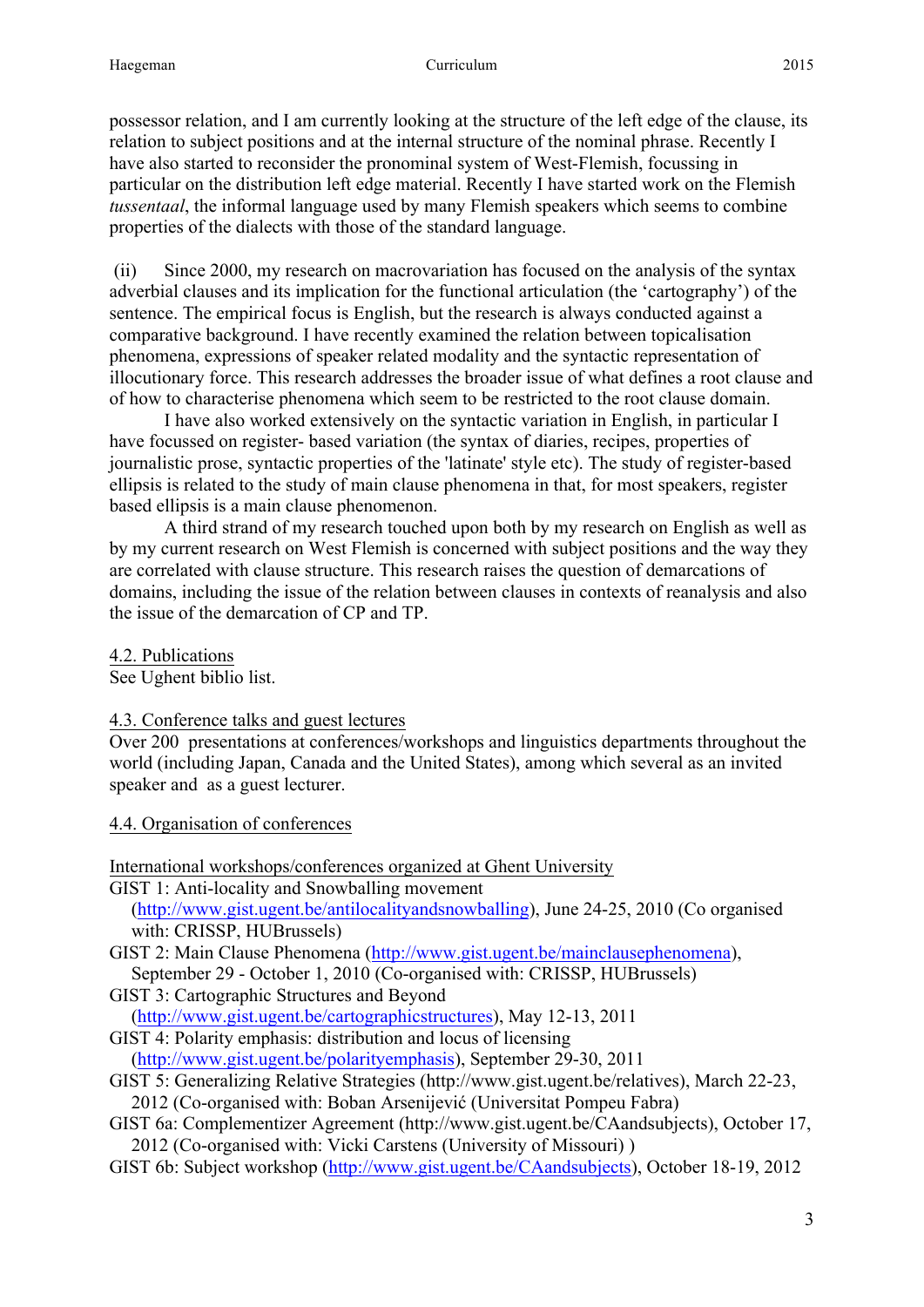GIST 7: cartography workshop: cartographic structures and beyond (II). June 4-6, 2014 (http://www.gist.ugent.be/cartography2014)

## International workshop organized at NIAS

The emergence of linguistic competence in multi language context. In collaboration with UvA and NIAS. April 10-11, Nias, Wassenaar.( http://www.gist.ugent.be/niasworkshop2014)

International workshops organized at the annual LSA conference

LSA 2013: *The Privilege of the Root*. Conveners: Liliane Haegeman & Shigeru Miyagawa (MIT), Boston: January 6 2013.

International workshops organized by the Odysseus team at the SLE conferences

- 1. SLE 2011. Workshop: Doubling in syntax, semantics and morphology ( SLE 2011: http://sle2011.cilap.es/), Logroño (Spain), September 7, 2011
- Workshop description: http://sle2011.cilap.es/downloads/workshop\_descriptions.pdf
- 2. SLE 2012 Workshop: Parallels between the clausal and nominal domains ( SLE 2012: http://www.sle2012.eu/), Stockholm (Sweden), August 31 - September 1, 2012
- Workshop description: page 383-386 of http://www.sle2012.eu/downloads/Book\_abstracts\_SLE2012\_23aug\_final.pdf

International workshops in Brussels, co-organised with CRISSP (HUBrussels)

- 1. DP-Dag, (http://www.crissp.be/wp-content/uploads/200911\_progdp.pdf), November 3, 2009, Campus Koningsstraat, Brussels.
- 2. BCGL 4, (http://www.crissp.be/wp-content/uploads/200911\_programbcgl4.pdf), November 9-10, 2009, Campus Koningsstraat - Koningsstraat 336, Brussels
- 3. BCGL 5: Case at the interfaces (http://www.crissp.be/?page\_id=243), December 2-3, 2010, Stormstraat 2, Brussels
- 4. BCGL 6: Configurations of agreement (http://www.crissp.be/?page\_id=52), December 19- 20, 2011, Stormstraat 2, Brussels

| Promoter and (if applicable)<br>copromoter | Haegeman, Liliane                                                                                                                                                                                                              |
|--------------------------------------------|--------------------------------------------------------------------------------------------------------------------------------------------------------------------------------------------------------------------------------|
| Start and end date                         | 01.01.2009-31.12-2013                                                                                                                                                                                                          |
| Title                                      | Layers of structure<br>FWO project 2009-Odysseus-Haegeman-G091409                                                                                                                                                              |
| Funding agency                             | FWO/Odysseus                                                                                                                                                                                                                   |
| Budget and/or person months                | 2.418.000 EUR                                                                                                                                                                                                                  |
| Researchers                                | Aelbrecht, L., (Breitbarth, A.-2012), Vermeulen, R., Greco, C.,<br>Weir, A., Lin D-Y, Badan, L (postdoc)<br>De Clercq, K, Harwood, W., Nye, R., Rocquet, A.,<br>Vercauteren A., Lander E., Buelens, L., D'Hulster, T. (predoc) |

### **5. Research funding obtained**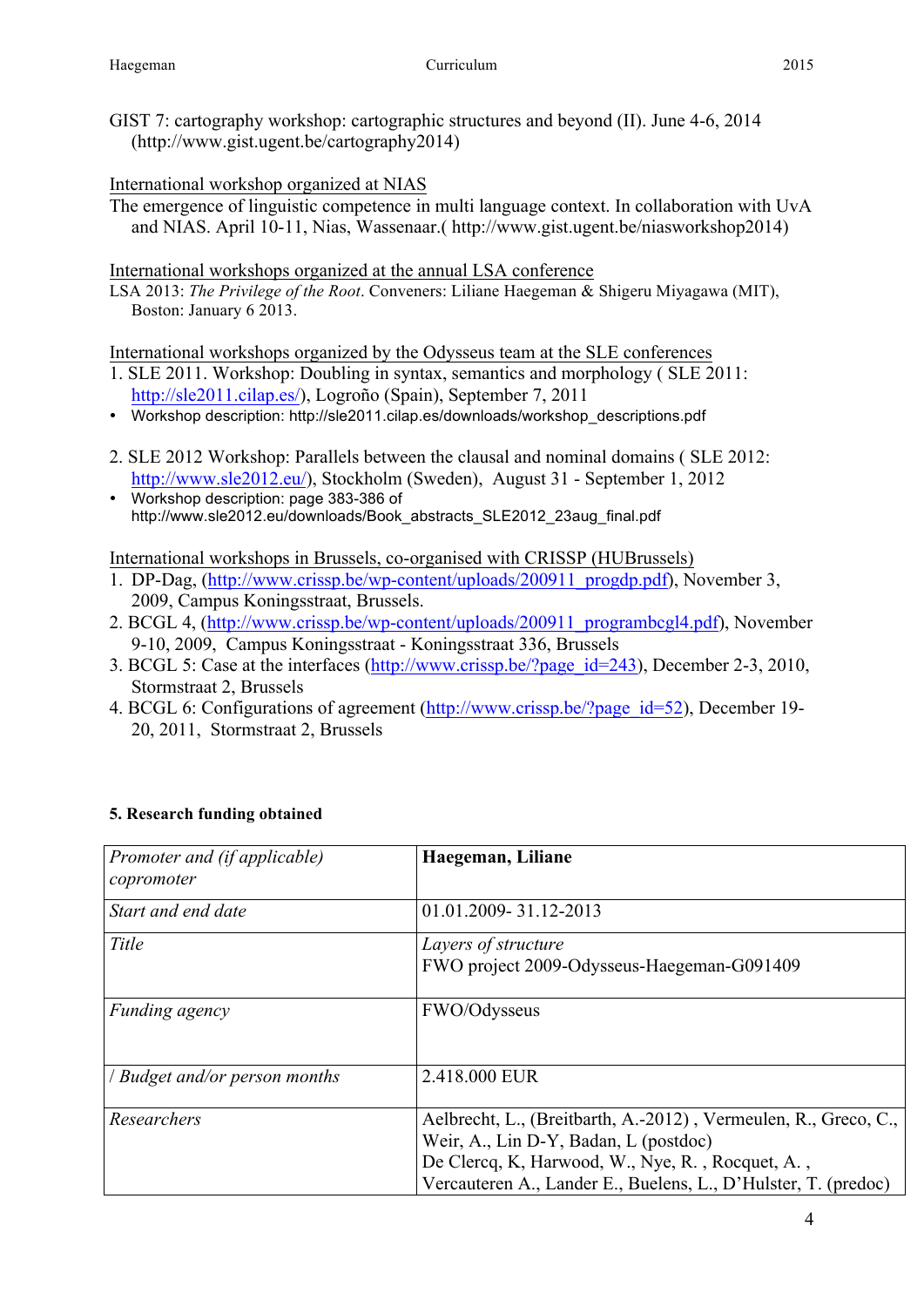| Promoter and (if applicable)<br>copromoter | Haegeman, Liliane<br>Theodora Alexopoulou (Cambridge)  |
|--------------------------------------------|--------------------------------------------------------|
| Start and end date                         | $01.10.2011 - 30.09.2015$                              |
| Title                                      | The syntax of possessors in Flemish varieties of Dutch |
| Funding agency                             | BOF (code:: 01J13911)                                  |
| Researchers                                | Liisa Buelens (PhD student)                            |

| Promoter and (if applicable) copromoter   <b>Haegeman</b> , Liliane | Theodora Alexopoulou (Cambridge)                                              |
|---------------------------------------------------------------------|-------------------------------------------------------------------------------|
| Start and end date                                                  | 01.01.2012-31.12-2016                                                         |
| Title                                                               | Possessieve constructies in de Vlaamse varianten van het<br><b>Nederlands</b> |
| Funding agency                                                      | FWO (code: 3G0A4912)                                                          |
| Researchers                                                         | Tijs D'Hulster (PhD-Student)                                                  |

# 2. Individual grants

| Promoter and (if applicable) copromoter   Haegeman, Liliane |                                                                                    |
|-------------------------------------------------------------|------------------------------------------------------------------------------------|
| Start and end date                                          | 01.10.2011-30.09.2015                                                              |
| Title                                                       | Cleft constructions in Romance and Germanic (non-standard)<br>linguistic varieties |
| Funding agency                                              | <b>FWO (FWO11/ASP/258)</b>                                                         |
| Budget and/or person months                                 | 2 x 24 months (PhD Student)                                                        |
| Researchers                                                 | Aleksandra Vercauteren                                                             |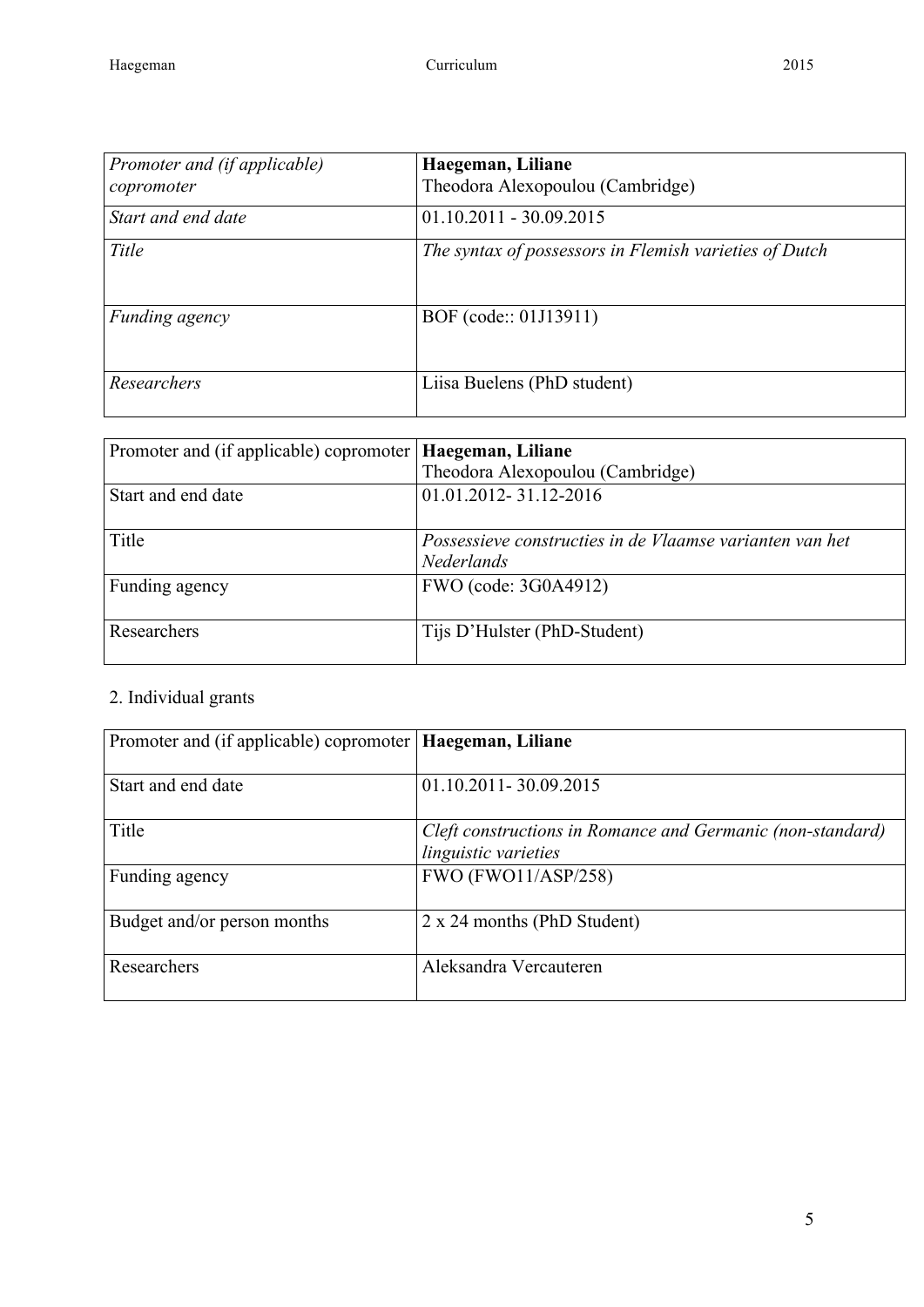| Promoter and (if applicable) copromoter   Haegeman, Liliane |                                                                    |
|-------------------------------------------------------------|--------------------------------------------------------------------|
| Start and end date                                          | 01.10.2011-30.09.2015                                              |
| Title                                                       | Aspects of the diachronic syntax of the Germanic nominal<br>domain |
| Funding agency                                              | BOF (B/12339)                                                      |
| Budget and/or person months                                 | $2 \times 24$ months                                               |
| Researchers                                                 | Eric Lander (PhD. Student)                                         |

| Promoter and (if applicable) copromoter | Haegeman, Liliane                                          |
|-----------------------------------------|------------------------------------------------------------|
|                                         | Wolfgang De Melo                                           |
| Start and end date                      | 01.10.2011-30.09.2014                                      |
|                                         |                                                            |
| Title                                   | De Latijnse verb phrase: delimitatie, interne structuur en |
|                                         | diachrone evolutie                                         |
| Funding agency                          | BOF (BOF grant nr. B/08330/02 - BOF07/DOC/304)             |
|                                         |                                                            |
| Budget and/or person months             | 36 months                                                  |
|                                         |                                                            |
| Researchers                             | Lieven Danckaert (PostDoc)                                 |
|                                         |                                                            |

| Promoter and (if applicable) copromoter   Haegeman, Liliane |                                                                            |
|-------------------------------------------------------------|----------------------------------------------------------------------------|
| Start and end date                                          | 01.10.2012-30.09.2015                                                      |
| Title                                                       | The development of the conditional use of modal verbs in West-<br>Germanic |
| Funding agency                                              | FWO, grant #FWO12/PDO/014                                                  |
| Budget and/or person months                                 | 36 months                                                                  |
| Vorsers / Researchers                                       | Anne Breitbarth (Postdoc)                                                  |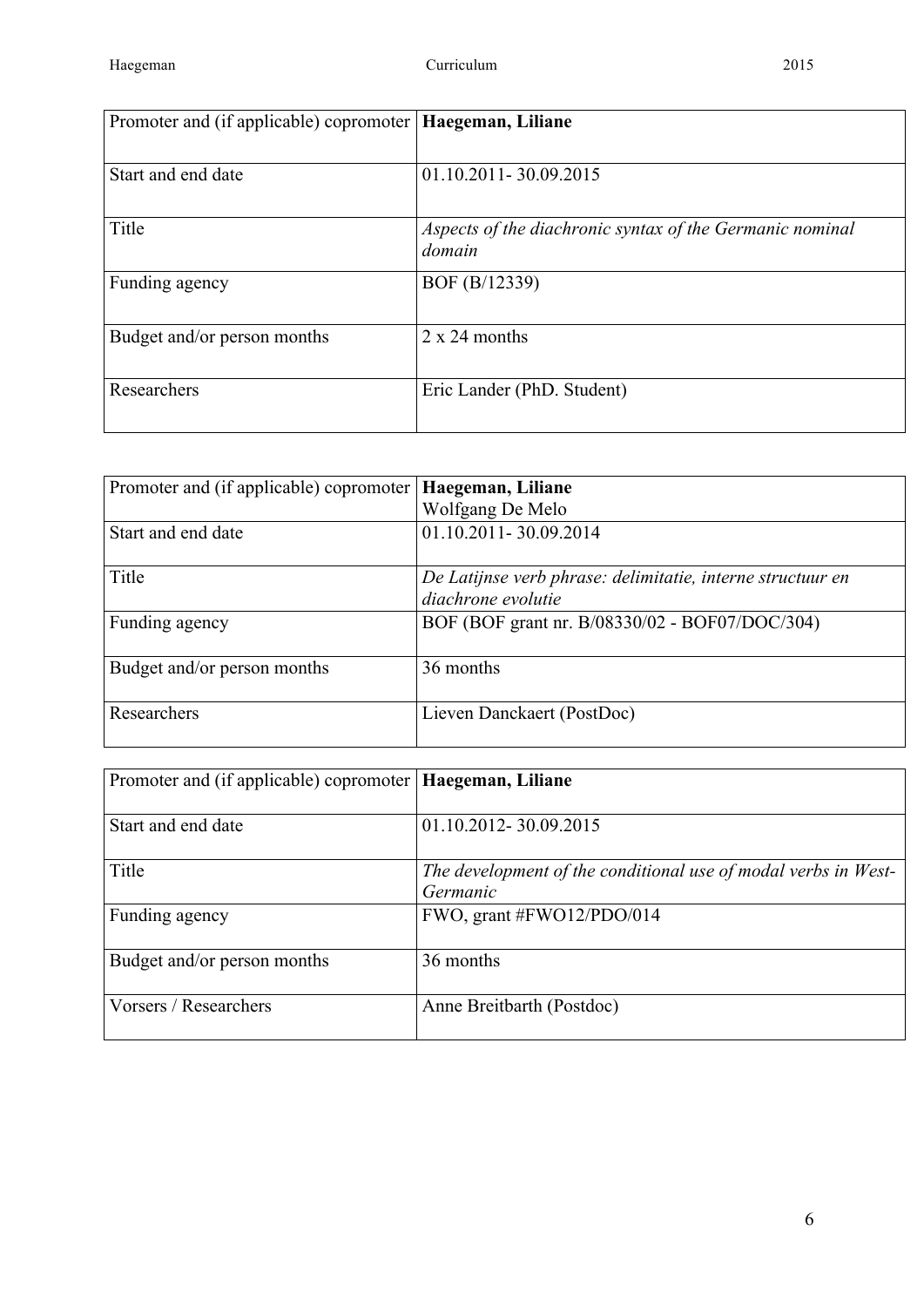| Promoter and (if applicable) copromoter   Haegeman, Liliane |                                                                                |
|-------------------------------------------------------------|--------------------------------------------------------------------------------|
| Start and end date                                          | September 2013- August 2015                                                    |
| Title                                                       | A cross linguistic typology of complementizers and sentential complementation. |
| Funding agency                                              | FNS (Switzerland): Chercheur avancé                                            |
| Budget and/or person months                                 | 24 months                                                                      |
| Researchers                                                 | Lena Baunaz (Postdoc)                                                          |

| Promoter                    | Haegeman, Liliane                            |  |
|-----------------------------|----------------------------------------------|--|
| Start and end date          | 01.10.2014-30.09.2017                        |  |
| Title                       | The cartography of jussive clauses in Korean |  |
| Funding agency              | FWO, grant, FWO14/PDO/xxx                    |  |
| Budget and/or person months | 36 months                                    |  |
| Researchers                 | Jaehoon Choi (Postdoc)                       |  |

| Promoter                    | Haegeman, Liliane                  |
|-----------------------------|------------------------------------|
| Start and end date          | 01.10.2015-30.09.2018              |
| Title                       | The internal syntax of quantifiers |
|                             | FWO, grant, FWO14/PDO              |
| Budget and/or person months | 36 months                          |
| Researchers                 | Karen DeClercq (Postdoc)           |

| romoter? | Haegeman, Liliane |
|----------|-------------------|
|          |                   |